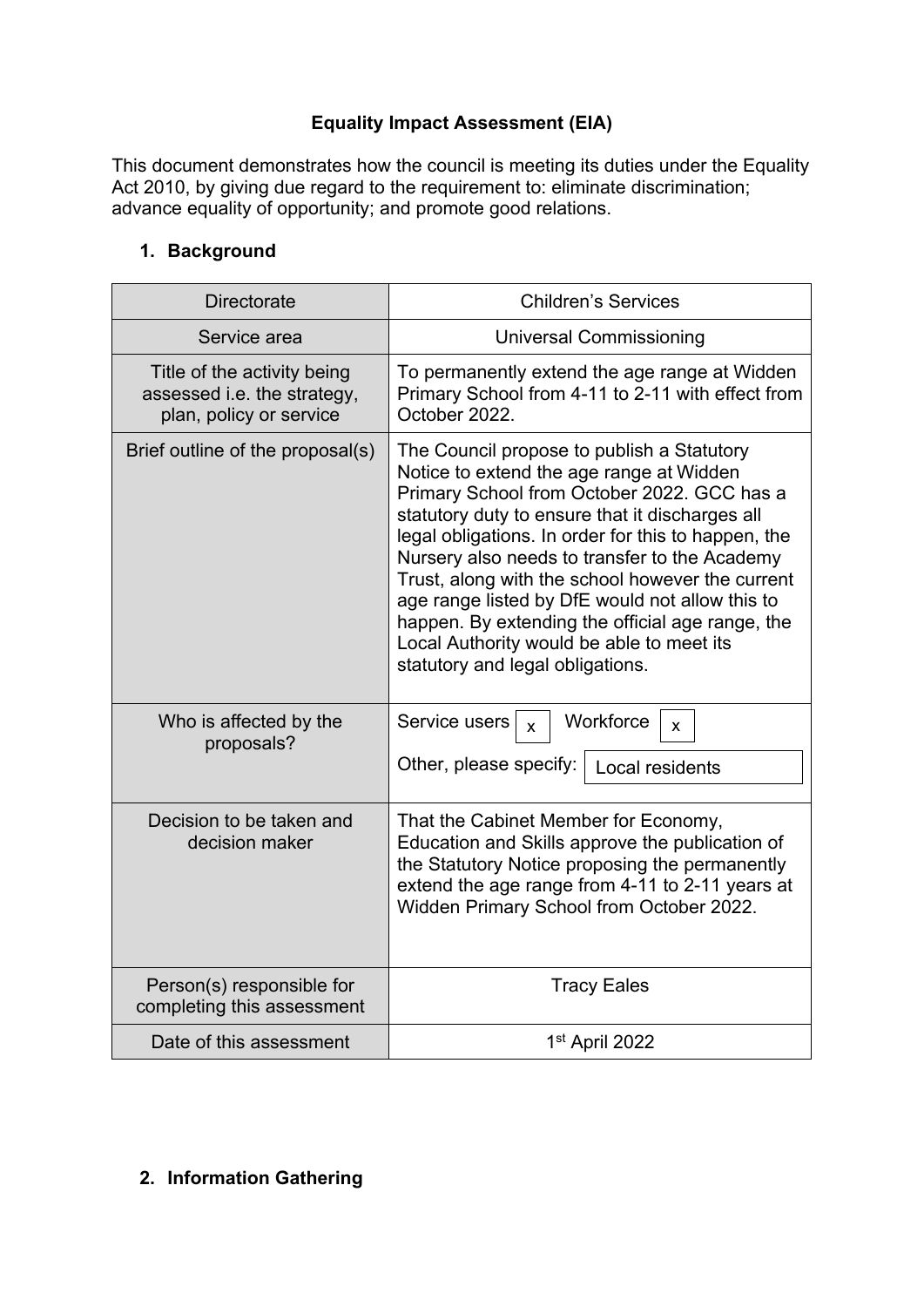Briefly outline your approach to consultation and engagement, together with details of any other information and data sources you have utilised:

| Research, Consultation and Engagement |                                                                                                                                                                                                                                                                                                                                                                                                                                                                                              |  |
|---------------------------------------|----------------------------------------------------------------------------------------------------------------------------------------------------------------------------------------------------------------------------------------------------------------------------------------------------------------------------------------------------------------------------------------------------------------------------------------------------------------------------------------------|--|
|                                       | The Director of Children's Services took a decision in March 2022<br>to formally consult with stakeholders on the proposal to<br>permanently extend the age range from 4-11 to 2-11 years at<br>Widden Primary School.                                                                                                                                                                                                                                                                       |  |
|                                       | The consultation commenced on the 7 <sup>th</sup> March 2022 and ended<br>on the 1 <sup>st</sup> April 2022. Copies of the consultation documents were<br>sent to the school. Statutory consultees were provided with<br>information on the proposals and encouraged to provide<br>feedback.                                                                                                                                                                                                 |  |
| Service users                         | All parents/carers were passed details of how to obtain more<br>information and how to download a copy of the consultation<br>document. Electronic feedback forms were also made available<br>through the GCC website. The consultation was also advertised<br>on the school's website. Staff were briefed before the consultation<br>started and were encouraged to provide feedback. The school<br>sought the views of the pupils who were able to understand and<br>access the proposals. |  |
|                                       | We received 4 responses to the consultation with all 4<br>respondents being in favour of the proposal.                                                                                                                                                                                                                                                                                                                                                                                       |  |
| Workforce                             | The Headteacher and Governors will be charged with<br>disseminating the information to the staff at the school and<br>Nursery.                                                                                                                                                                                                                                                                                                                                                               |  |
| <b>Partners</b>                       | Local schools, colleagues in GCC and key partners with the<br>school will receive information on the proposals.                                                                                                                                                                                                                                                                                                                                                                              |  |
| Other                                 | GCC will work with the school to identify any other stakeholders<br>and will include them as part of the consultation process.                                                                                                                                                                                                                                                                                                                                                               |  |

# **3. Equality Assessment**

Briefly explain your assessment of the impact of the proposed activity on the protected characteristics below. This section evidences how the council is giving due regard to the three aims of the general equality duty, which are to: eliminate discrimination; advance equality of opportunity; and promote good relations.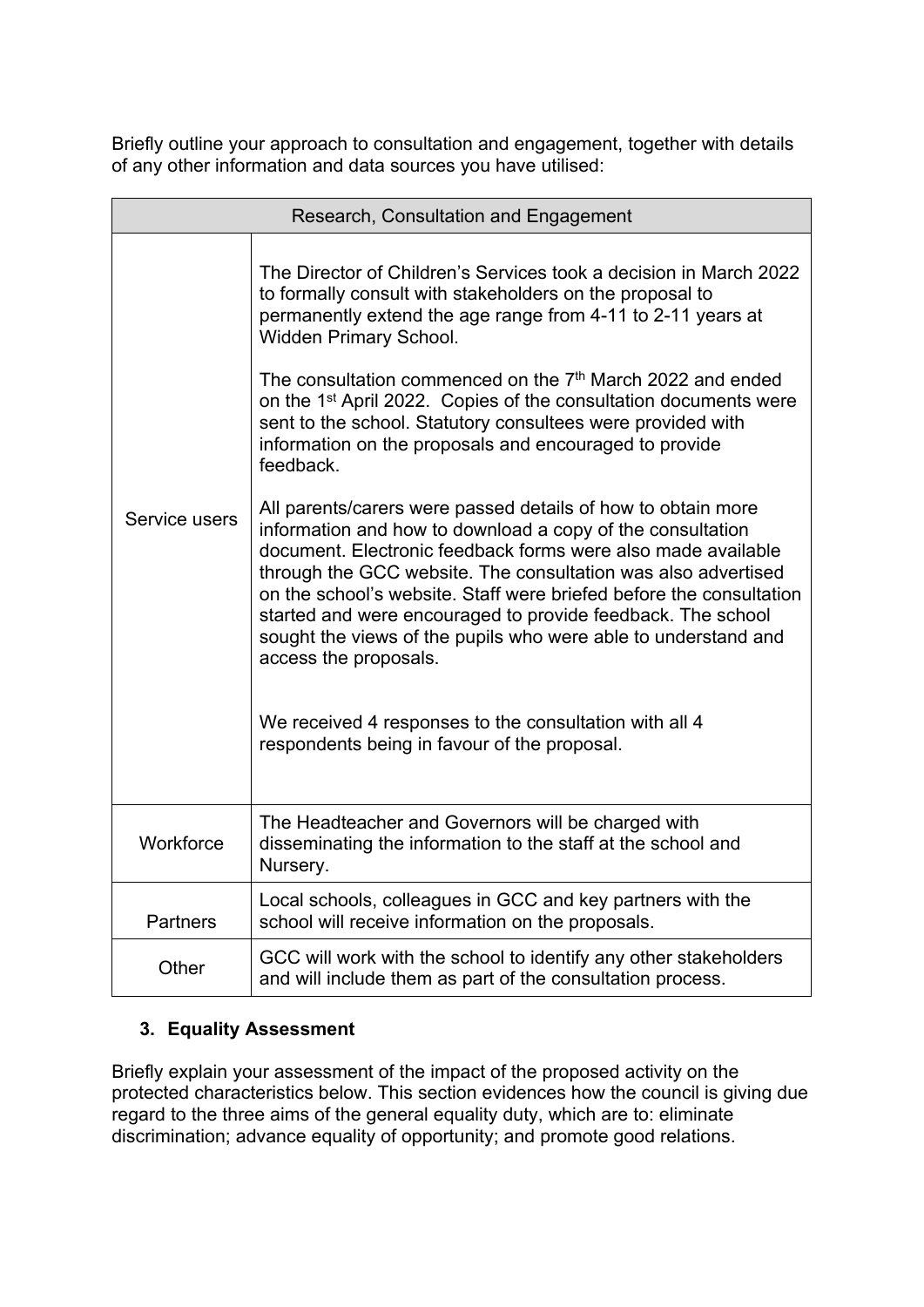| Protected<br>Characteristic                                                                                                                                                        | <b>Service Users</b>                                                     | Workforce                                                                |
|------------------------------------------------------------------------------------------------------------------------------------------------------------------------------------|--------------------------------------------------------------------------|--------------------------------------------------------------------------|
| Age, Disability,<br>Sex, Race,<br>Gender<br>Reassignment,<br>marriage and<br>civil partnership,<br>pregnancy and<br>maternity,<br>religion and/or<br>belief, sexual<br>orientation | Based on our initial<br>assessment, no identified<br>significant impact. | Based on our initial<br>assessment, no identified<br>significant impact. |

## **4. Completed Actions**

Set out how the proposed activity has already been amended following the equality assessment, to maximise the positive impact or minimise the negative impact:

| Change    | Reason for Change |
|-----------|-------------------|
| No change |                   |

#### **5. Planned Actions**

Set out improvements that will be undertaken, following the equality assessment, to further maximise the positive impact or minimise the negative impact:

| Potential impact<br>(positive or<br>negative) | Action                                                                                                                                                                                                     | By when         | Owner |
|-----------------------------------------------|------------------------------------------------------------------------------------------------------------------------------------------------------------------------------------------------------------|-----------------|-------|
| <b>Positive</b>                               | Work with the school to<br>ensure that clear<br>communication with the varied<br>ethnicities at the school takes<br>place. This may mean<br>providing documentation in a<br>number of different languages. | March 2022      | GCC   |
| <b>Positive</b>                               | To permanently extend the<br>age range of Widden Primary<br>School from 4-11 to 2-11 from<br>October 2022 to facilitate the                                                                                | October<br>2022 | GCC   |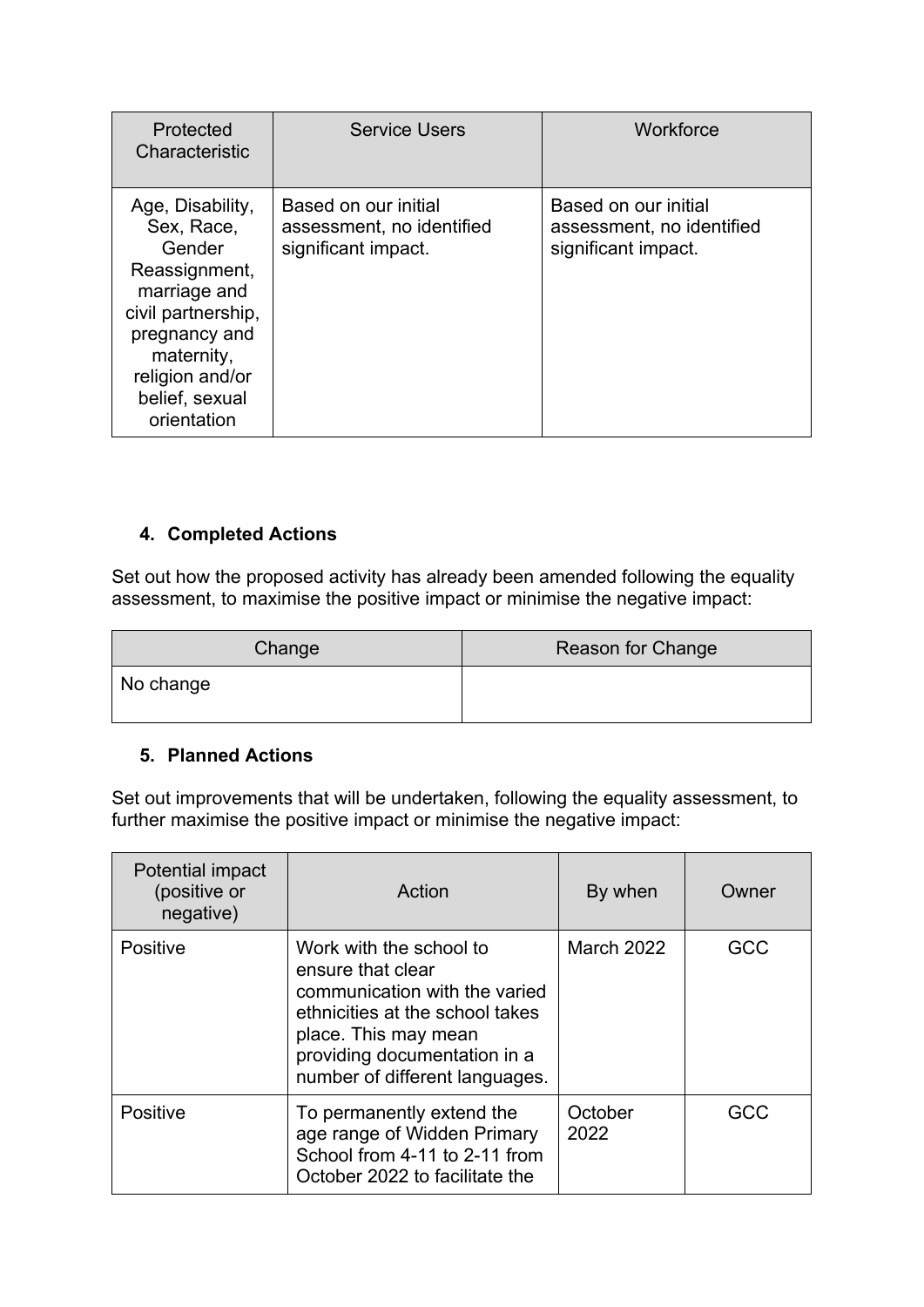|          | conversion of the school to an<br>Academy.                                                                         |                 |            |
|----------|--------------------------------------------------------------------------------------------------------------------|-----------------|------------|
| Positive | Discharging GCC's statutory<br>responsibilities to assist in the<br>conversion of the school to<br>Academy status. | October<br>2022 | <b>GCC</b> |

#### **6. Monitoring and review**

The following processes/actions will be put in place to keep this 'activity' under review:

This project will be kept under review by the Head of Commissioning for Learning.

# **7. Officer / Decision-maker Sign off**

Officer: By signing this statement off as complete you are confirming that 'you' have examined sufficient information across all the protected characteristics and used that information to show due regard to the three aims of the general duty. This has informed the development of the activity

| <b>Signature of Senior Officer</b> | Poredcie      |
|------------------------------------|---------------|
| Name of Senior Officer             | Clare Medland |
| Date                               | 5 April 2022  |

Decision maker: I am in agreement that sufficient information and analysis has been used to inform the development of this 'activity' and that any proposed improvement actions are appropriate, and I confirm that I, as the decision maker, have been able to show due regard to the needs set out in section 149 of the Equality Act 2010.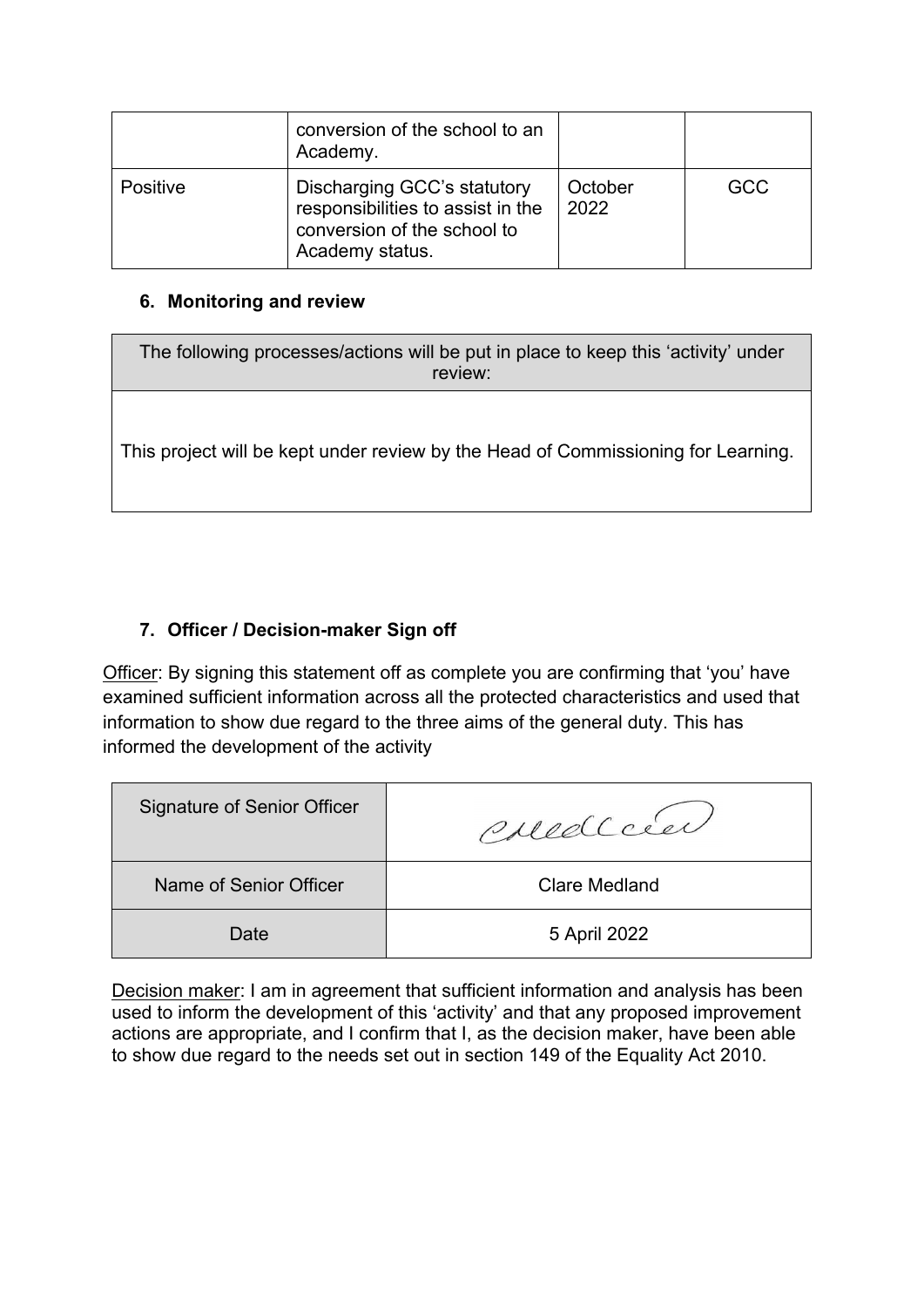| Signature of decision maker | which /w.                   |
|-----------------------------|-----------------------------|
| Name of decision maker      | <b>CIIr Philip Robinson</b> |
| Date                        | 3.5.22                      |

#### **8. Publication**

If this document accompanies a Cabinet report or an Individual Cabinet Member (ICM) decision report it will be published, as part of the report publication process, on the GCC website. If this statement is not to be submitted with a Cabinet report or an Individual Cabinet Member (ICM) decision report, please maintain a copy for your own records that can be retrieved for internal review and also in case of future challenge.

## **Appendix 1 – Service User Data**

Details of service users affected by the proposed activity

| Age<br>percentage/profile of                        | <b>NCY</b>     | $\%$              |      |  |
|-----------------------------------------------------|----------------|-------------------|------|--|
| service user ages                                   | 6              | 13.1              |      |  |
|                                                     | 5              | 16.3              |      |  |
|                                                     | 4              | 13.7              |      |  |
|                                                     | 3              | 13.7              |      |  |
|                                                     | $\overline{2}$ | 12.3              |      |  |
|                                                     | 1              | 16                |      |  |
|                                                     | R              | 14.9              |      |  |
|                                                     | Total          | 100               |      |  |
| <b>Disability</b><br>percentage/profile of          |                | EHCP (disability) | $\%$ |  |
| service users who                                   | Yes            |                   | 1.4  |  |
| have a disability                                   | <b>No</b>      |                   | 98.6 |  |
|                                                     | Total          |                   | 100  |  |
| <b>Sex</b>                                          | Gender         |                   | %    |  |
| percentage/profile of                               | м              |                   | 46   |  |
| service users who are<br>male and who are<br>female | F              |                   | 54   |  |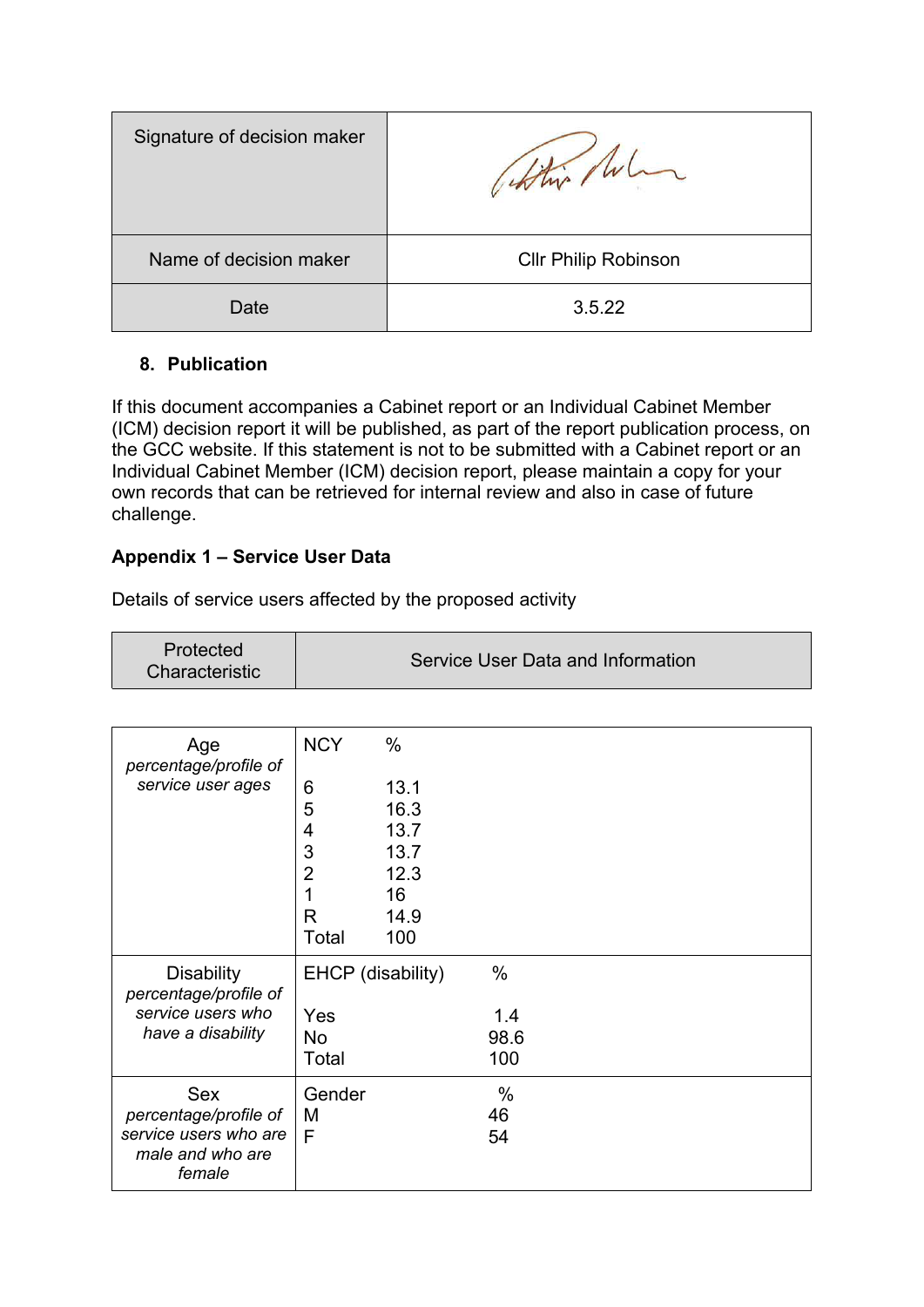|                                                                                                                                         | <b>Total</b>                                                                                                                                                                                                                                                                                    | 100                                                                                                                                                                                        |  |
|-----------------------------------------------------------------------------------------------------------------------------------------|-------------------------------------------------------------------------------------------------------------------------------------------------------------------------------------------------------------------------------------------------------------------------------------------------|--------------------------------------------------------------------------------------------------------------------------------------------------------------------------------------------|--|
| Race<br>percentage/profile of<br>service users who are<br>from black and<br>minority ethnic<br>backgrounds                              | <b>Ethnicity</b><br>Info not yet obtained<br><b>White Eastern Euro'n</b><br>No data<br>Any other Ethnic Group<br><b>White English</b><br><b>Black African</b><br>Pakistani<br>Indian<br>Bangladeshi<br><b>White Other</b><br>Other mixed background<br><b>White British</b><br>Chinese<br>Total | $\%$<br>32.3<br>16.3<br>14.0<br>9.7<br>less than 5%<br>less than 5%<br>less than 5%<br>less than 5%<br>less than 5%<br>less than 5%<br>less than 5%<br>less than 5%<br>less than 5%<br>100 |  |
| Gender<br>reassignment<br>percentage/profile of<br>service users who<br>have indicated they<br>are transgender                          | We do not hold any data regarding the number of children<br>and young people at the school with this protected<br>characteristic.                                                                                                                                                               |                                                                                                                                                                                            |  |
| Marriage & civil<br>partnership<br>percentage/profile of<br>service users who are<br>married or in a civil<br>partnership               | Not applicable to this group of service users.                                                                                                                                                                                                                                                  |                                                                                                                                                                                            |  |
| Pregnancy &<br>maternity<br>percentage/profile of<br>service users who are<br>female and who are<br>pregnant or on a<br>maternity leave | We do not hold any data regarding the number of children<br>and young people at the school with this protected<br>characteristic.                                                                                                                                                               |                                                                                                                                                                                            |  |
| Religion and/or<br>belief<br>percentage/profile of<br>service users'<br>religious beliefs                                               | all of faiths and none.                                                                                                                                                                                                                                                                         | It is unlikely that this proposal will have a negative impact on<br>this group. The school is open to children and young people                                                            |  |
| Sexual orientation<br>percentage/profile of<br>service users who are<br>lesbian, gay,                                                   | We do not hold any data regarding the number of children<br>and young people at the school with this protected<br>characteristic.                                                                                                                                                               |                                                                                                                                                                                            |  |